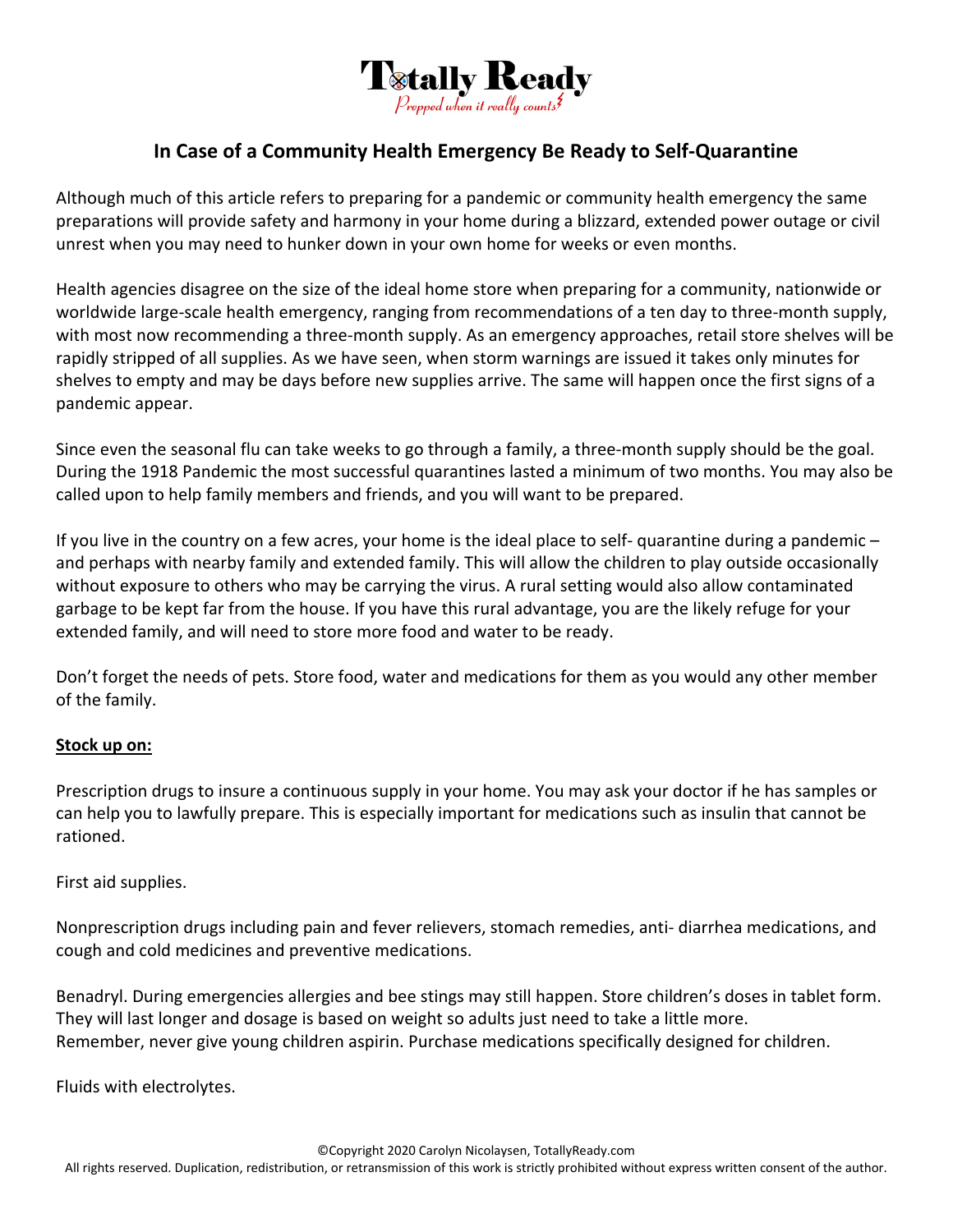

Vitamins.

Anti-bacterial wipes for cleaning up after attending to a patient.

Hand sanitizers and soap should also be included in your first aid supplies. These should be used every time you are with someone who is ill or after you shake hands with anyone. Washing with soap is more beneficial than hand sanitizer when at home or where soap is available.

Make sure you also have at least one thermometer on hand and alcohol to clean it.

Medical gloves are essential. Purchase a variety of sizes for the needs of all family members. Remember, some gloves are latex – so if you think you may have a latex allergy use care in selecting gloves.

N95 particulate face masks. These will help prevent the transfer of germs as you are in public or caring for a loved one. There are many types of medical masks. The surgical variety will provide added protection from fluids. These are especially valuable when you are caring for someone who is sweating, sneezing or vomiting. For the best protection these need to fit firmly against the face. If you are using masks for children place the mask on the face and then a bandana. Be sure the bandana is a thin fabric so the child can still breathe! This will help to hold the mask firmly on their face. It can be like dress up! Make sure you remove the bandana and place it directly into the washer. Then discard the mask, preferably outside, and wash your child's hands, face and exposed skin thoroughly with a hand sanitizer. I have heard people advise that masks do not need to be stored because they cannot be fitted tightly enough to the face. So long as hospitals, police and fire departments and schools are stocking up with supplies of masks for all their staff and students, I am stocking face masks, too. When they no longer consider it important, I will stop. Until then, I believe it is important.

Paper plates, cup, bowls, and utensils will cut down on the possibility that germs will be passed as meals are cleared. They will also save precious time for those who are the care givers and a must have should the power fail.

Paper towels, become essential items for keeping your home germ free.

Stock up on TP and facial tissues with anti‐bacterial properties…you will use more than you think during a time of illness. Each family will need a different amount of these items. Don't guess what your need will be. For at least one month keep track of how may rolls of toilet paper and how many boxes of tissues you use. Now is the perfect time to take this challenge on as cold season is beginning so your family will begin using many more tissues. I suggest you place the wrapper from the TP roll in a drawer and at the end of the month count how many you have used. You can multiply this number by three to understand how much you need to store. Add an additional 25%‐50% more to prepare for a pandemic as family members will all be home all day long, and some family members are likely to be ill.

Large plastic trash bags for soiled clothing, towels, and trash.

Liquid soaps: liquid laundry, hand and dish soaps will be much more useful if there is an interruption in your utility service.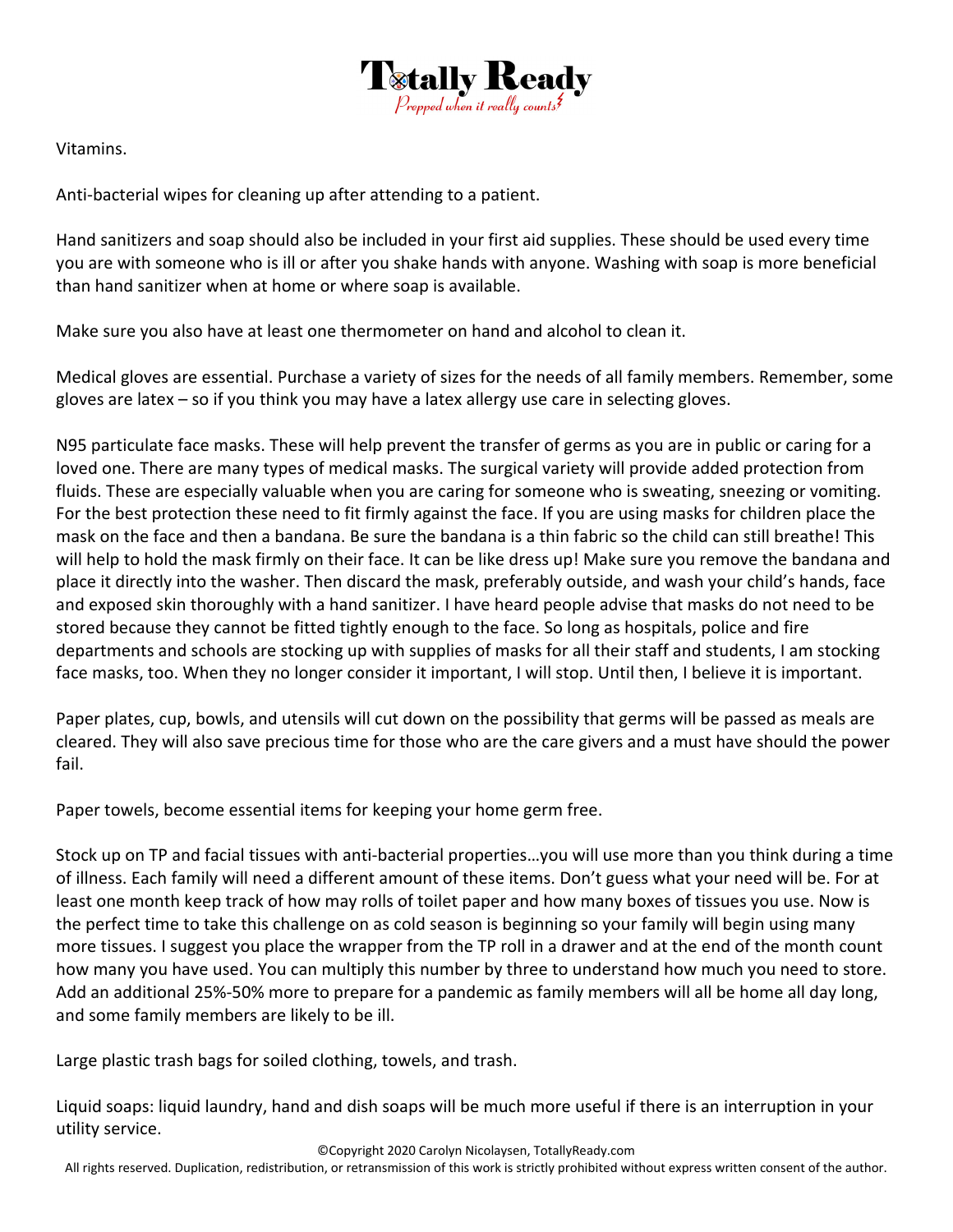

Bleach and/or hydrogen peroxide for laundry and cleaning, and other disinfectant cleaning supplies should be stored now.

Alternative to electricity.

- For light: Flashlights, glow sticks, and/or lanterns, and batteries.
- For heat: Firewood, non‐electric heaters (propane or kerosene follow manufacturer instructions for safety), and heavy blankets and/or sleeping bags.
- For Cooking: Portable propane cook stove, barbecue grill and fuel, can opener.
- For Laundry: large tub for washing laundry, rope for a clothes line and clothes pins.
- For Communications: Battery/solar/crank radio and/or TV to keep up on the news and health warnings.

Water: Bleach and other items needed for purification.

Sanitation needs: Port‐a‐potty with chemicals and liner, kitty litter or sand to help absorb waste and a plan to bury your waste away from your home. You will also need to be prepared to bury or otherwise dispose of every day trash in case services are suspended temporarily.

Entertainment: Just think about three months at home with no place to go. Talk about cabin fever! Consider purchasing DVDs that you know your children or spouse would like to have. Keep them put away until they are needed or until the next major gift giving occasion. Then, replace the old with new titles. Remember if there is widespread illness there may not be people to man the facilities at TV stations and streaming services. You can also establish a stash of age appropriate books, magazines, puzzles and games. Reading a few classic books as a family would also be a great way to pass the time. Stock up on craft supplies and even a new hobby to start with the kids. Cooking can be lots of fun together so make sure your three-month supply includes ingredients to make some fun snacks and meals. A sense of humor is key to survival, so be sure to choose entertainment that is fun, funny and uplifting.

Cash: Should the power fail ATM machines and credit cards will not work. Have a stash of small denomination bills on hand for emergencies when you are forced to leave your home.

Gas up: As soon as you hear the flu has come to your region, fill all your cars. Not only will supplies be hard to come by, but if the power fails, so do the pumps.

Develop a list of health care providers in your area including clinics and hospitals. Include friends in health care, who you can call at home to get advice or direction.

A bell or whistle for your patient to sound when they are in need of help. A whistle can be heard much easier than the human voice.

Whether you are trying to prevent disease or prevent it from spreading, you will want to take precautions in every aspect of your family routine. Now is the time to start by teaching and practicing good habits.

©Copyright 2020 Carolyn Nicolaysen, TotallyReady.com

All rights reserved. Duplication, redistribution, or retransmission of this work is strictly prohibited without express written consent of the author.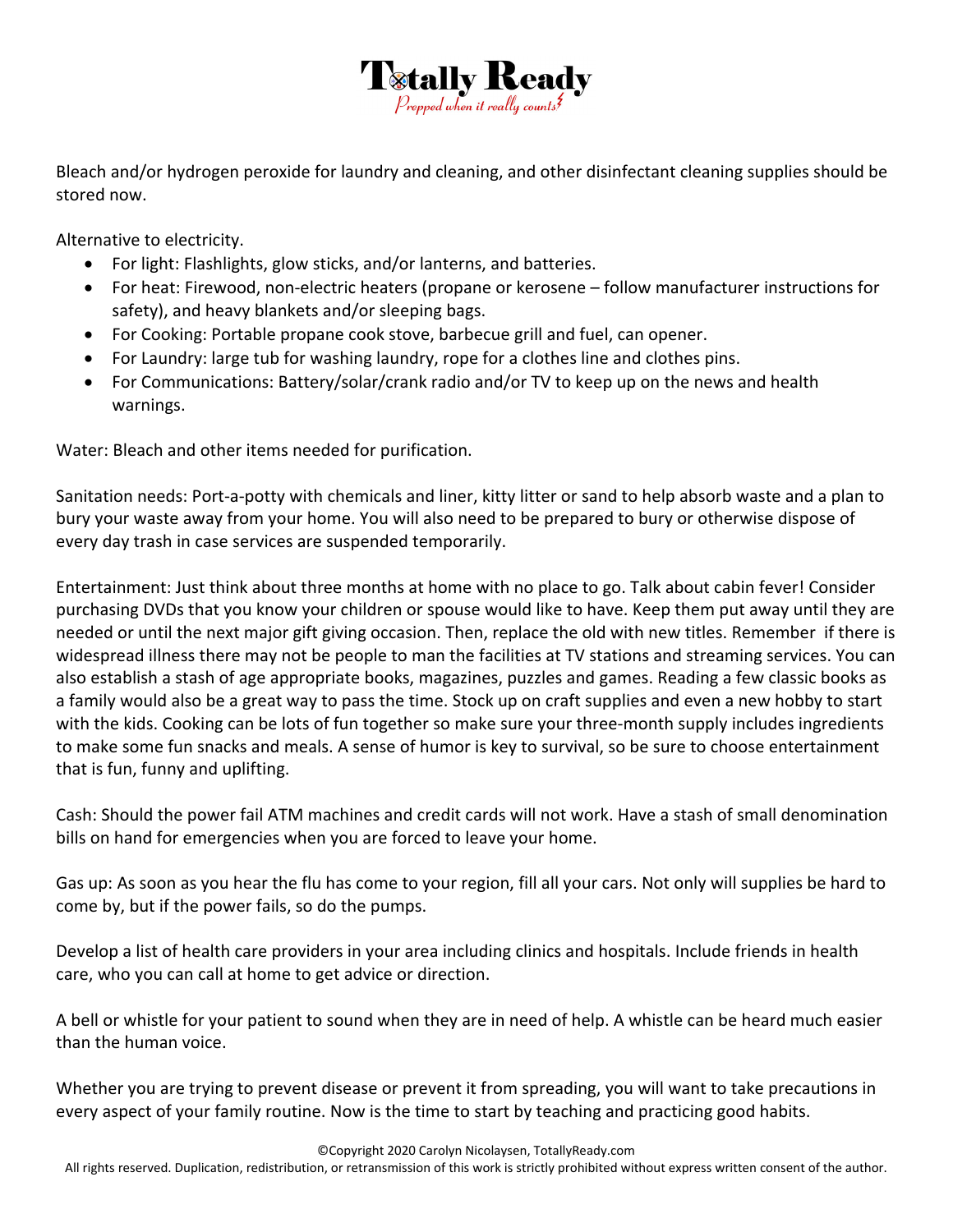

Teach your family the proper way to wash their hands. You do not need to use hand sanitizers on a daily basis. In fact, this can prove dangerous as sanitizers kill all germs, good and bad. Hands should be washed with plenty of water, soap and scrubbing. Practice rubbing all the surfaces of the hands, including the fingernails and between fingers, under running water every time you wash. Since this needs to take some time children can learn to be patient and sing either Happy Birthday or the ABC Song while scrubbing. This will help them to recognize the length of time necessary to do a thorough washing.

Avoid shaking hands with someone who is ill, begin the habit now. If this is impossible, thoroughly wash your hands as soon as possible or use a hand sanitizer.

Teach family members to always cough or sneeze into a tissue. If this is impossible teach them to cover their face with their arm, not their hands. Simply bend your arm and place your elbow over your mouth. This reduces the likelihood that you will pass germs along to others as you shake hands or touch objects they may also be handling.

Remind your family to stay away from those who are ill. Please don't send an ill child to school, to music lessons, or even to church when they are ill. We could avoid so much heartache if everyone would make it a practice to stay home when they are ill.

Have each family member clear their own dirty dishes after each meal. During a period of illness, you will use paper plates and have them place their dishes in an outside garbage can. Get a large plastic garbage can that you can set outside the door in the event of emergencies like a pandemic. Dispose of any wet or contaminated garbage in that can. This will help keep germs outside, instead of inside your home.

Decide now which room in your home will be used to care for those who are ill. A room with its own bathroom is the best. You will want to keep a patient as far away from healthy family members as possible. Be sure to have several sets of sheets for the bed or beds in that room.

Design a plan to care for extended family and friends if they should become ill and have no one to care for them. In some cases, it will be better to have them move in with you at the beginning of the pandemic and hopefully avoid becoming ill as they self-quarantine with your family.

Prepare now to work from home if at all possible. You should discuss this with your employer and develop a plan now. If you are a first responder, be sure your employer is prepared for the employees to maintain a self‐ quarantine at your work place.

Check with your child's school to determine if they have a plan for a pandemic. Will they continue to teach using the Internet or a cable TV station?

©Copyright 2020 Carolyn Nicolaysen, TotallyReady.com There is a limit to what government or the health care community can do in advance of a pandemic outbreak. The U.S. Federal Government, the World Health Organization, and others are monitoring the coronavirus, as well as other pandemic threats closely. The United States has active national as well as international programs for manufacturing, pre-positioning, and stockpiling antiviral drugs, masks, and other supplies. A lesson we

All rights reserved. Duplication, redistribution, or retransmission of this work is strictly prohibited without express written consent of the author.